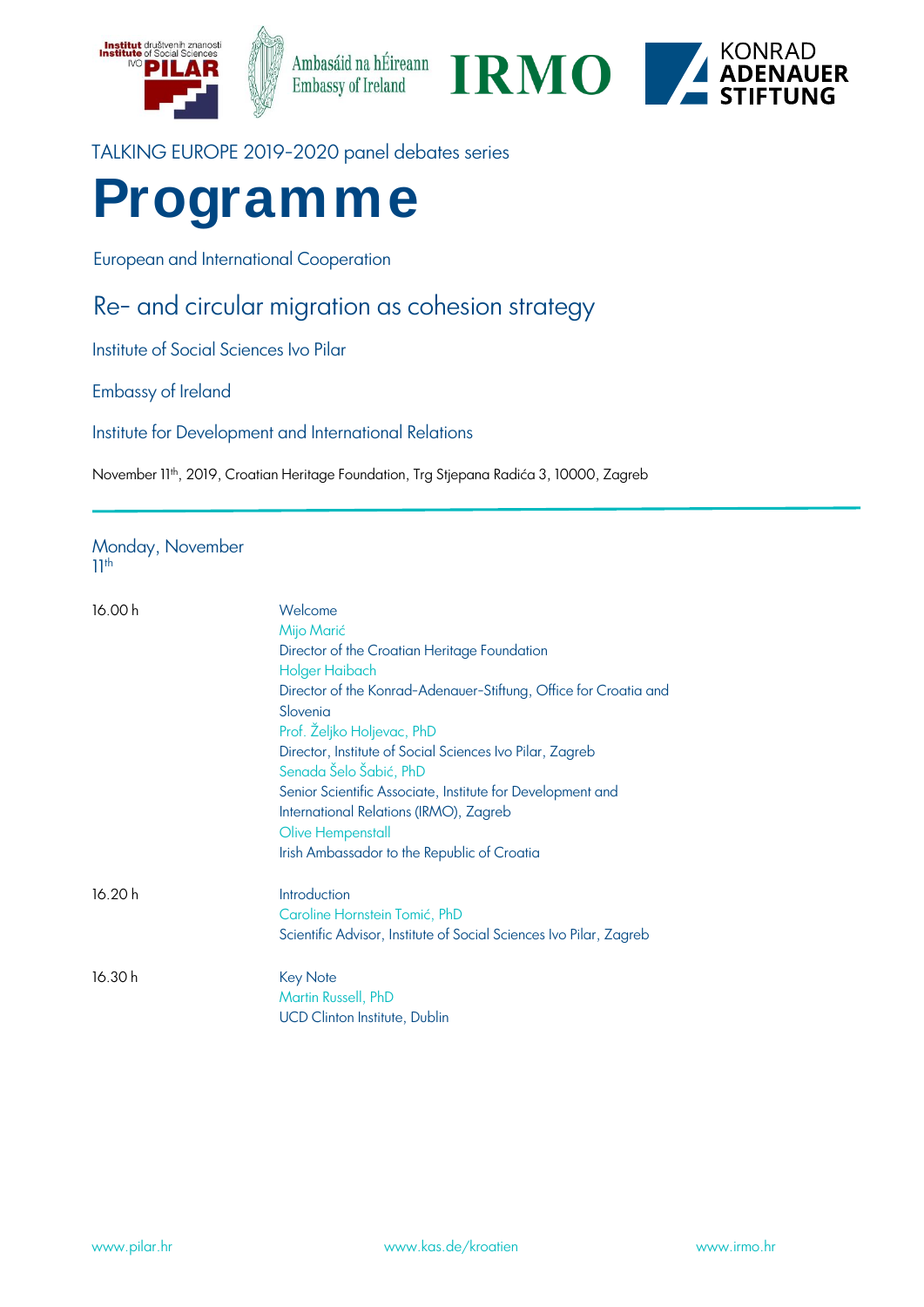

### TALKING EUROPE 2019-2020 panel debates series

| 17.00 h | Panel discussion<br>Croatiana Orešković<br>Counselor with a special position on the issue of Croatian Diaspora,<br>Central State Office for Croats abroad, Zagreb<br>Alida Vračić<br>Visiting Fellow, Europe's Futures fellow of IWM and ERSTE<br>Foundation, Vienna<br>Remus Gabriel Anghel, PhD<br>Senior Researcher, Romanian Institute for Research on National<br>Minorities Issues, Cluj-Napoca<br>Moderator<br>Caroline Hornstein Tomić, PhD<br>Scientific Advisor, Institute of Social Sciences Ivo Pilar, Zagreb |
|---------|---------------------------------------------------------------------------------------------------------------------------------------------------------------------------------------------------------------------------------------------------------------------------------------------------------------------------------------------------------------------------------------------------------------------------------------------------------------------------------------------------------------------------|
| 17.30 h | <b>Discussion</b>                                                                                                                                                                                                                                                                                                                                                                                                                                                                                                         |
| 18.00 h | Reception                                                                                                                                                                                                                                                                                                                                                                                                                                                                                                                 |
|         | Conference languages: English-Croatian (with provided<br>simultaneous translation)                                                                                                                                                                                                                                                                                                                                                                                                                                        |

Re- and circular migration as cohesion strategy: In todays' globalized, interdependent and digitalized world migrants, migrant associations and diasporas are increasingly understood as transnational actors who engage and can be engaged for homeland development. The impact of remigration or circular migration between different countries on homeland development has been of interest for migration researchers and policy makers on a global level for quite some time. With regards to Central and Eastern Europe return from the diaspora or circulation between home and host-country is increasingly discussed as an attractive policy strategy to counter the effects of emigration, brain drain / loss of skilled labour force and demographic change. By stressing the "migration and development nexus" it is presupposed that the tapping not only into money, but also into knowledge, ideas and connections the modernization processes in countries of origin may be spurred; that migrant associations, transnational business and science networks, political diaspora organizations and individual migrants may act as development agents and so contribute to growth, security / stability and well-being and thus in return reduce migration pressure. How has the Republic of Ireland, for long a classic country of emigration, been able to attract return migrants? Are there lessons to be learned for Central, Eastern and South Eastern Europe (CESEE), and for Croatia respectively, from Ireland's diaspora policy?